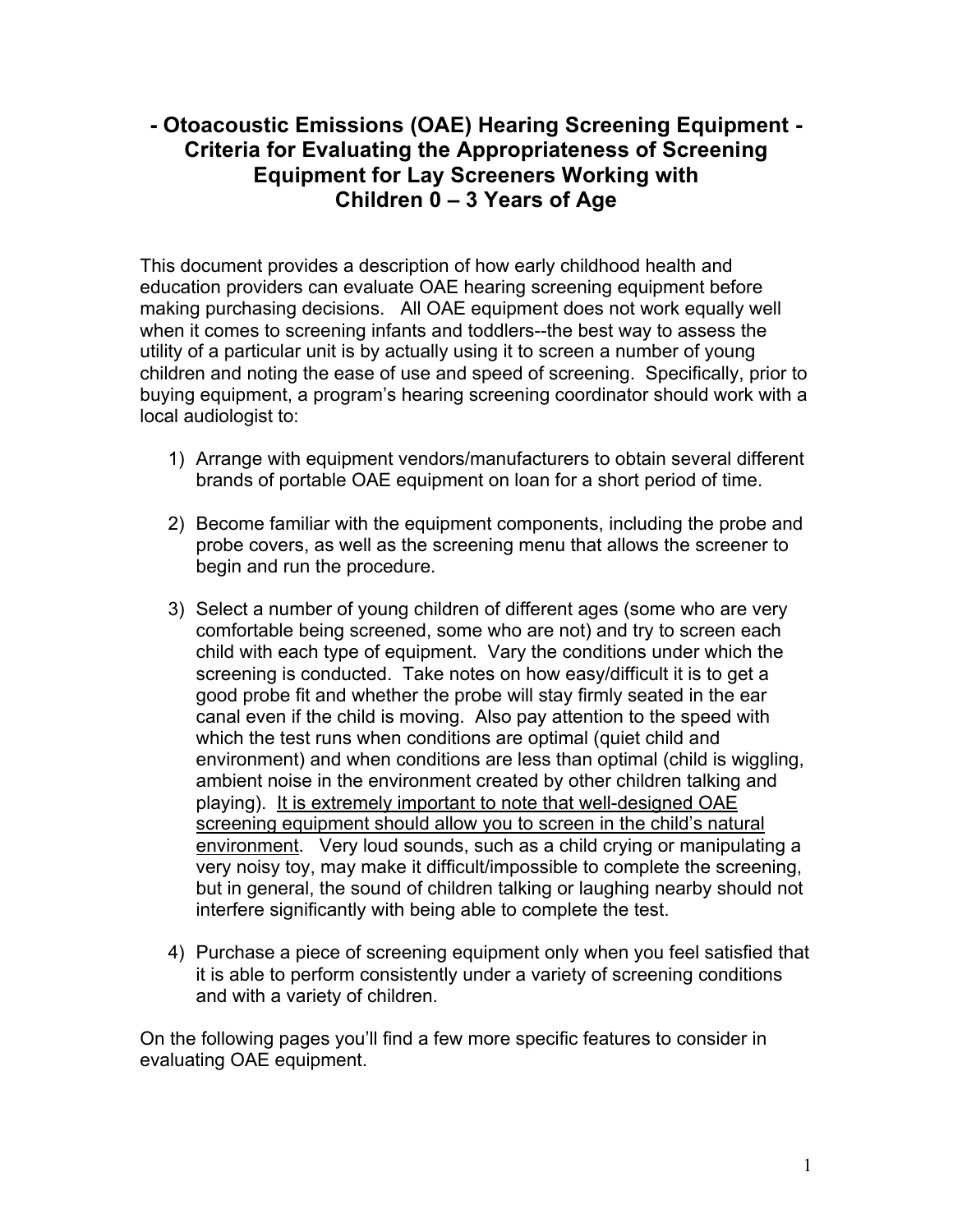| Name of Equipment: Name of Equipment:                                                                     |
|-----------------------------------------------------------------------------------------------------------|
| Manufacturer: 2008 Manufacturer:                                                                          |
| Manufacturer/Distributor Contact:                                                                         |
| Equipment specs: DPOAE TEOAE<br><b>Both</b>                                                               |
| Default pass/fail criteria:<br>4 out of 4 frequencies<br>3 out of 4 Frequencies<br>2 out of 4 frequencies |

Is data available documenting how many children this equipment has formally been tested on/their age range/outcomes, etc? Sensitivity/specificity?

#### **Purchase and Maintenance:**

|    | Assess:                                                                                                                                                                                                 | Cost & Other Info. |
|----|---------------------------------------------------------------------------------------------------------------------------------------------------------------------------------------------------------|--------------------|
|    | 1. What is the cost of the equipment?                                                                                                                                                                   |                    |
| 2. | What is the cost of a replacement probe or microphone?                                                                                                                                                  |                    |
| 3. | What is the cost for each disposable probe cover or tip?                                                                                                                                                |                    |
| 4. | What is the cost of battery replacement?                                                                                                                                                                |                    |
| 5. | What is the cost of each replacement nozzle/filter /probe<br>coupler?                                                                                                                                   |                    |
| 6. | What is the cost of annual maintenance/calibration?                                                                                                                                                     |                    |
|    | 7. What accessories are included in the standard package?<br>(extra probe, battery printer, printer labels, etc.) What options<br>are available for substituting accessories if some are not<br>needed? |                    |
| 8. | What software upgrades are included in the purchase price?                                                                                                                                              |                    |
| 9. | Is this unit considered the basic model most appropriate for<br>Does it have an "easy mode" for screeners?<br>screeners?                                                                                |                    |

### **Manufacturer/Distributor Support:**

| Assess:                                                                                                                               | Yes | No |
|---------------------------------------------------------------------------------------------------------------------------------------|-----|----|
| 10. Are customers allowed to use the machine on a trial basis prior to<br>purchase? On what terms?                                    |     |    |
| 11. Is local support available and, if so, from whom?                                                                                 |     |    |
| 12. Are "hands-on" in-service and follow-up visits (if needed) included<br>as part of the purchase?                                   |     |    |
| 13. Does the service contract provide quick, reliable repair and include<br>loaner equipment if the equipment must be returned to the |     |    |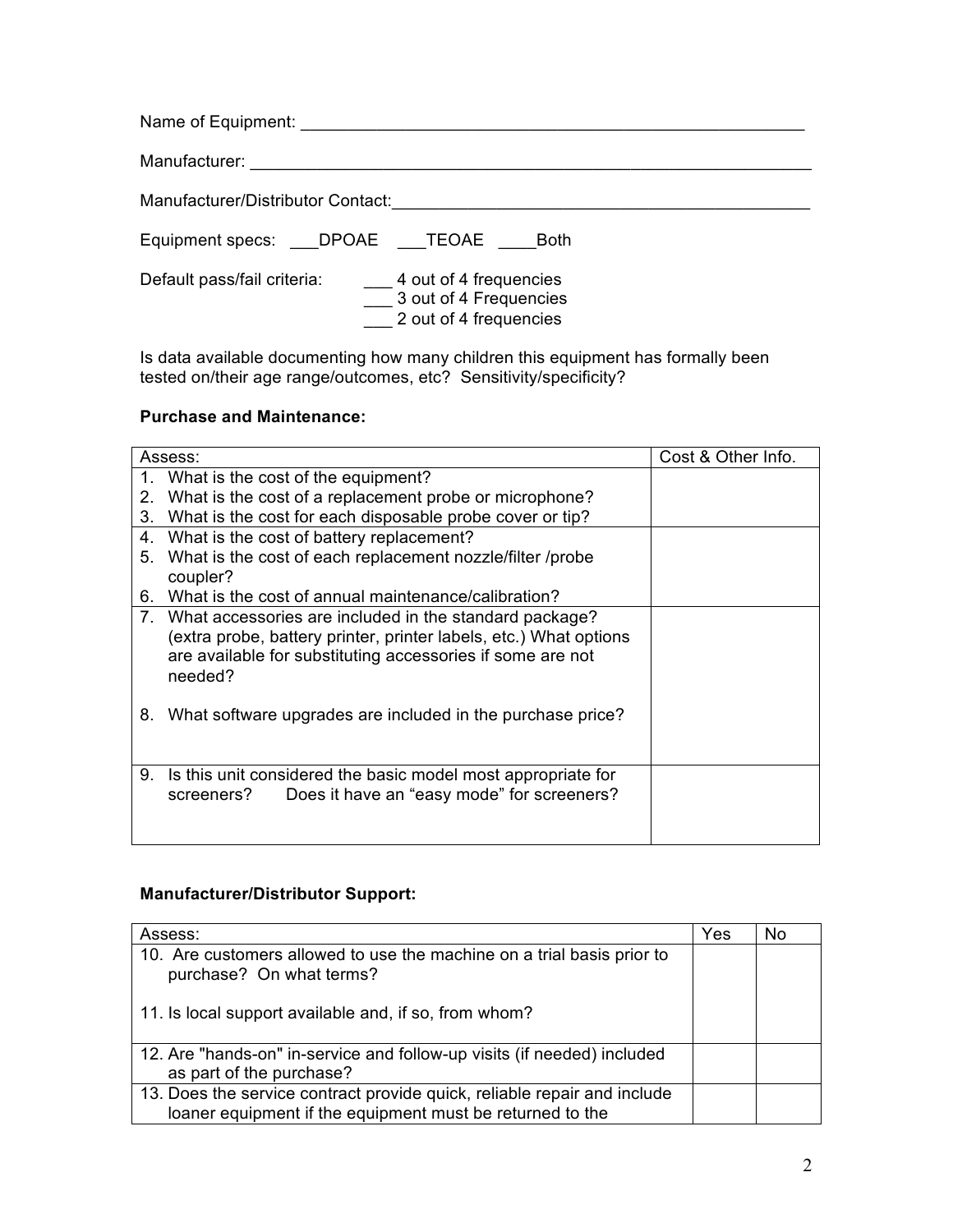| manufacturer for more extensive repair?                                                                                             |  |
|-------------------------------------------------------------------------------------------------------------------------------------|--|
| 14. Is the manufacturer's warranty satisfactory? What are the terms?                                                                |  |
| 15. Does the equipment come with sufficient training materials<br>such as a training video, user's guide and quick reference sheet? |  |

# **Screening Unit Inspection:**

| Assess:                                                                       | Yes | No. |
|-------------------------------------------------------------------------------|-----|-----|
| 16. Is the equipment handheld? Easy to hold? Easy to place on a floor         |     |     |
| or tabletop and use?                                                          |     |     |
| 17. Can the equipment be kept clean easily? Is there an infection             |     |     |
| control sleeve?                                                               |     |     |
| 18. Does the display have a lighted option for screening in low light?        |     |     |
| 19. Is a carrying case provided that allows easy access, minimizes cord       |     |     |
| damage and the need to disconnect the probe from the unit?                    |     |     |
| 20. Can the equipment run on either battery or a plug-in power source?        |     |     |
| 21. How long does the battery maintain a charge? (Should hold a               |     |     |
| charge for 3 hours of testing or be able to perform 50-100 tests              |     |     |
| before needing to be recharged.)                                              |     |     |
| 22. How long does it take the battery to charge? (Should fully charge         |     |     |
| in 3 hours or less.)                                                          |     |     |
| 23. Does it have a memory? How many tests does it hold/store in               |     |     |
| memory?                                                                       |     |     |
| 24. Is there software available that allows the unit to link to specific data |     |     |
| bases?                                                                        |     |     |
| 25. Are there options for changing the default pass/fail criteria? Could      |     |     |
| this be accidentally changed by screeners?                                    |     |     |

### **Probe Inspection:**

| Assess:                                                                                                                                                                                                                                                  | Yes | No. |
|----------------------------------------------------------------------------------------------------------------------------------------------------------------------------------------------------------------------------------------------------------|-----|-----|
| 26. Is the probe easy to clean and service?                                                                                                                                                                                                              |     |     |
| 27. Is the length of the cord from the machine to the probe 48 inches or<br>longer?                                                                                                                                                                      |     |     |
| 28. Does it have a "clip" allowing the screener to attach the cord to the<br>child's clothing to keep the cord weight from pulling the probe from<br>the child's ear, leaving the screener's hands free to run the<br>equipment and work with the child? |     |     |
| 29. Is the probe designed so that once it is inserted in the ear the<br>screener does not hold it in place while the test is run?                                                                                                                        |     |     |
| 30. Are foam or similar compressible/expandable probe covers<br>available?                                                                                                                                                                               |     |     |
| 31. Does the probe come with a selection of probe tip covers for all<br>ages?                                                                                                                                                                            |     |     |
| 32. Are the disposable probe tips easy to change? (easy to place<br>snugly on the probe, also easy to remove in one piece)                                                                                                                               |     |     |
| 33. If the probe itself become clogged, is it easy to clean (or to replace<br>the clogged part?                                                                                                                                                          |     |     |